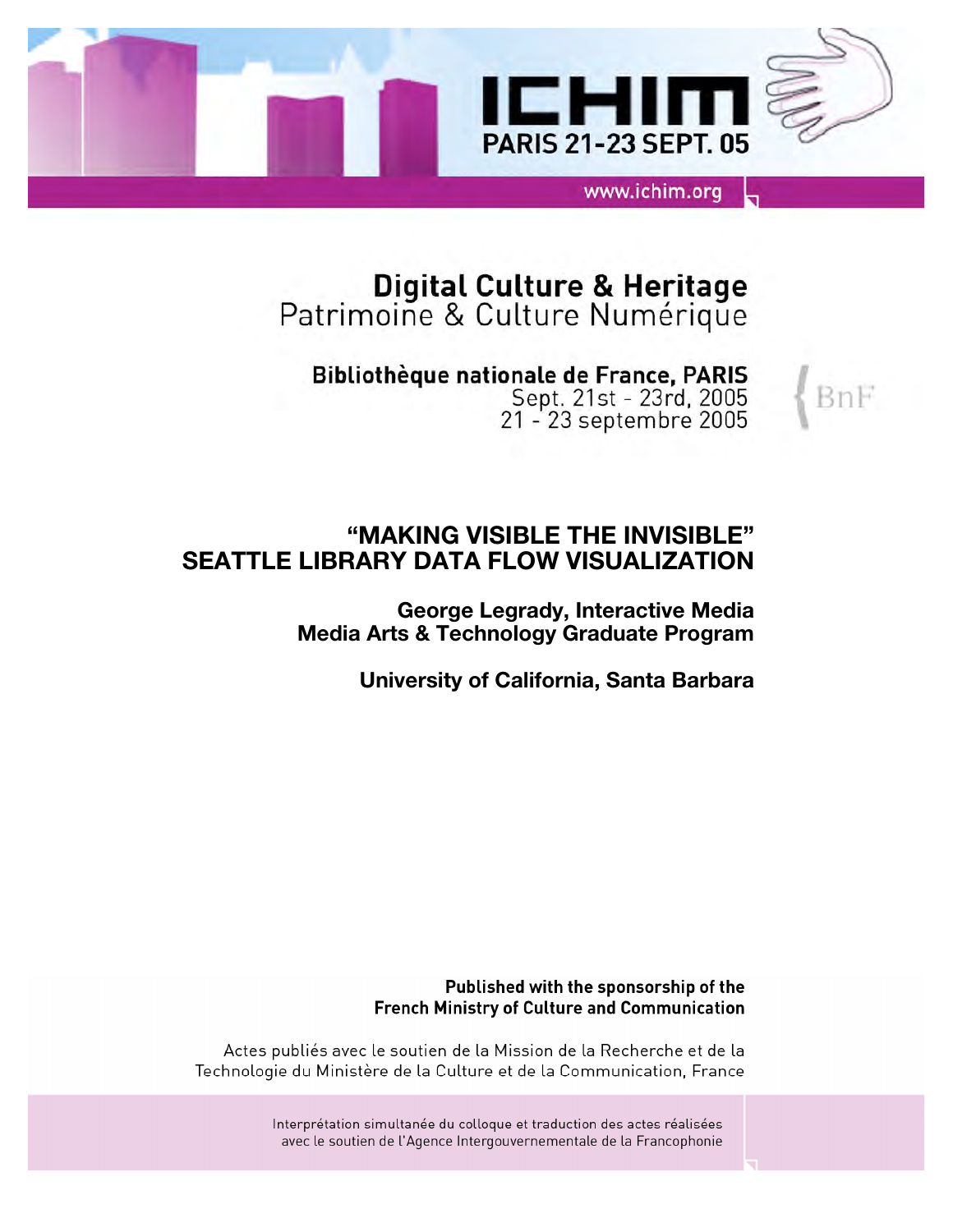## **Abstract (EN)**

"Making Visible the Invisible" is a commission for the Seattle Public Library. The installation consists of animated visualizations on 6 plasma screens located on a glass wall horizontally behind the librarians' main information desk in the Mixing Chamber, a large open public space dedicated to online computer research. The 6 screens feature visualization generated by custom designed statistical and algorithmic software that map the flow of data received from the library's Information Technology center. The project focuses on data flow and the library as a data exchange center where the circulation of books can be made visible and expressed statistically.

**Keywords:** Data mapping, data classification, data visualization, digital multimedia art installation, the library as information, data exchange center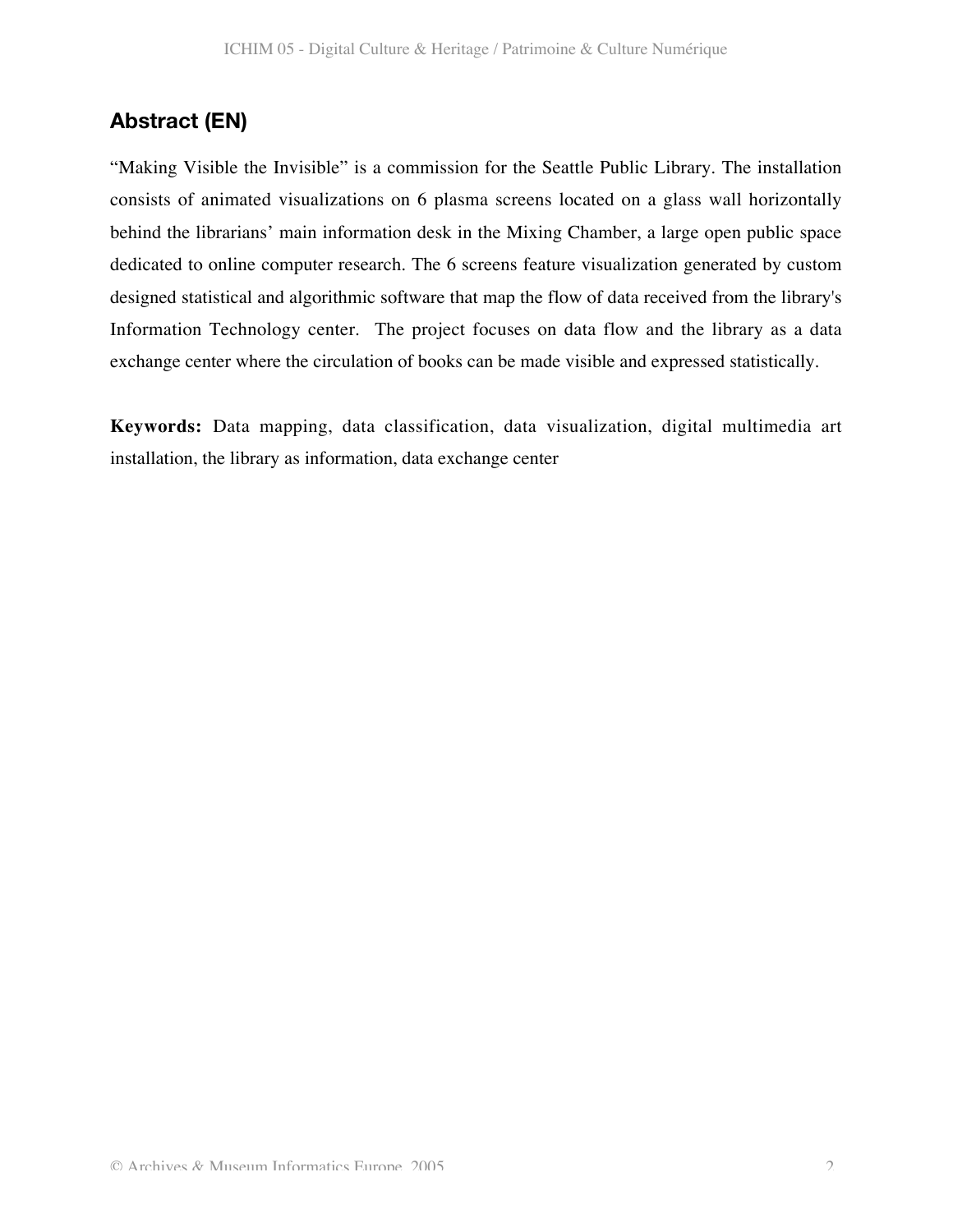## **I. The Project Development of "Making Visible the Invisible"**

#### **1. We are Data**

Our socio-cultural environment today is data driven. We collect, measure, conceptualize and evaluate numerically and statistically. We are demographic information, our body fluids and material are sampled, analyzed, our shopping and transit choices determine policies and structural reorganizations. We are data.

In what ways, can the collecting and processing of data be implemented as a cultural and aesthetic practice? What does it mean to use data as a form of artistic statement? The collection and juxtaposition of data as a means of aesthetic exploration can be understood as a form of meaning generating process, where meanings emerge through the organization of discreet elements according to rules not unlike linguistic structures, opening the way for narrative, metaphoric, and associative expressions. The art project discussed in this paper explores the library as a data exchange center where a correlation is made between the library's holdings and the community. Is the library a breathing, living entity? Does it mirror the culture in which it exists in particular ways? Libraries as institutional bodies are regulated by institutional norms and conditions of their structure, but they also seem to discursively engage with the community in which they exist.

If the library is an exchange environment where data in the form of books are continuously circulating, classified, positioned in the real organizing space of the book shelf, signed out and removed for external reading, returned, lost or stolen, can the library and its holdings reflect or mirror the culture at large, can this be measured? Can the library define itself as a particular personality through the sum of its holdings? Can the library make visible the community's overall personality based on the books currently circulating?

#### **2. Background**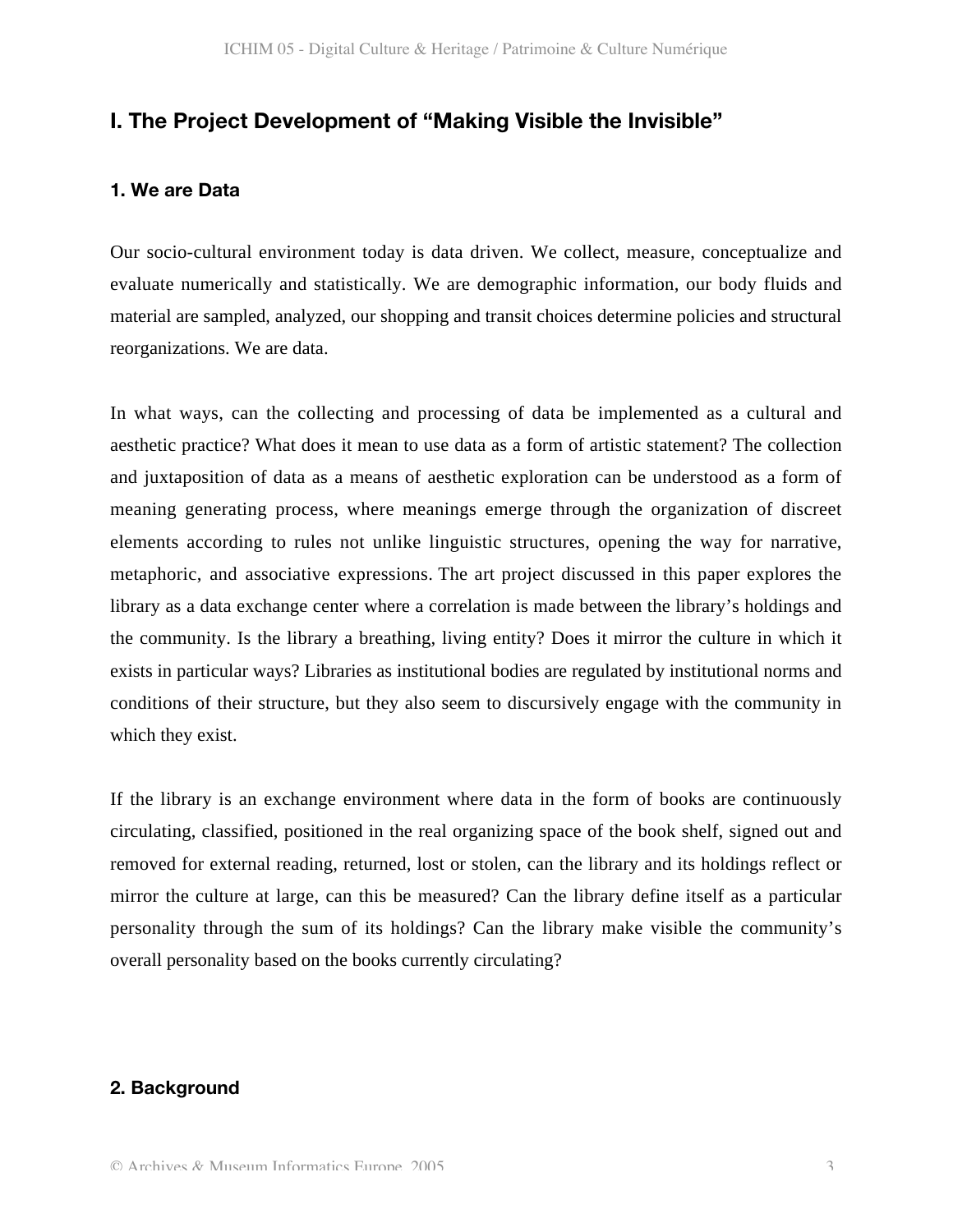The "Making Visible the Invisible" installation was conceptualized in response to a public call by the Seattle Central Library for artworks that address in some way the complex nature of the library as an information center and to artists whose work investigates social structures, people and systems (http://www.publicartonline.org.uk/case/seattle/unbound.html). The central Library had commissioned the architect Rem Koolhaas for a new building, and in response to the call, Koolhaas not only provided an innovative structural design but had in the process reformulated certain conventional aspects of the library environment. In particular he opened up enclosed spaces, organized book stacks into a continuous spiral, and wired librarian specialists who then were mobilized in the space to be reached anytime through wireless communication devices.



**Fig. 1**: Main Librarian desk in the Mixing Chamber with glass wall behind which will have 6 large screens for the visualization animations. George Legrady © 2004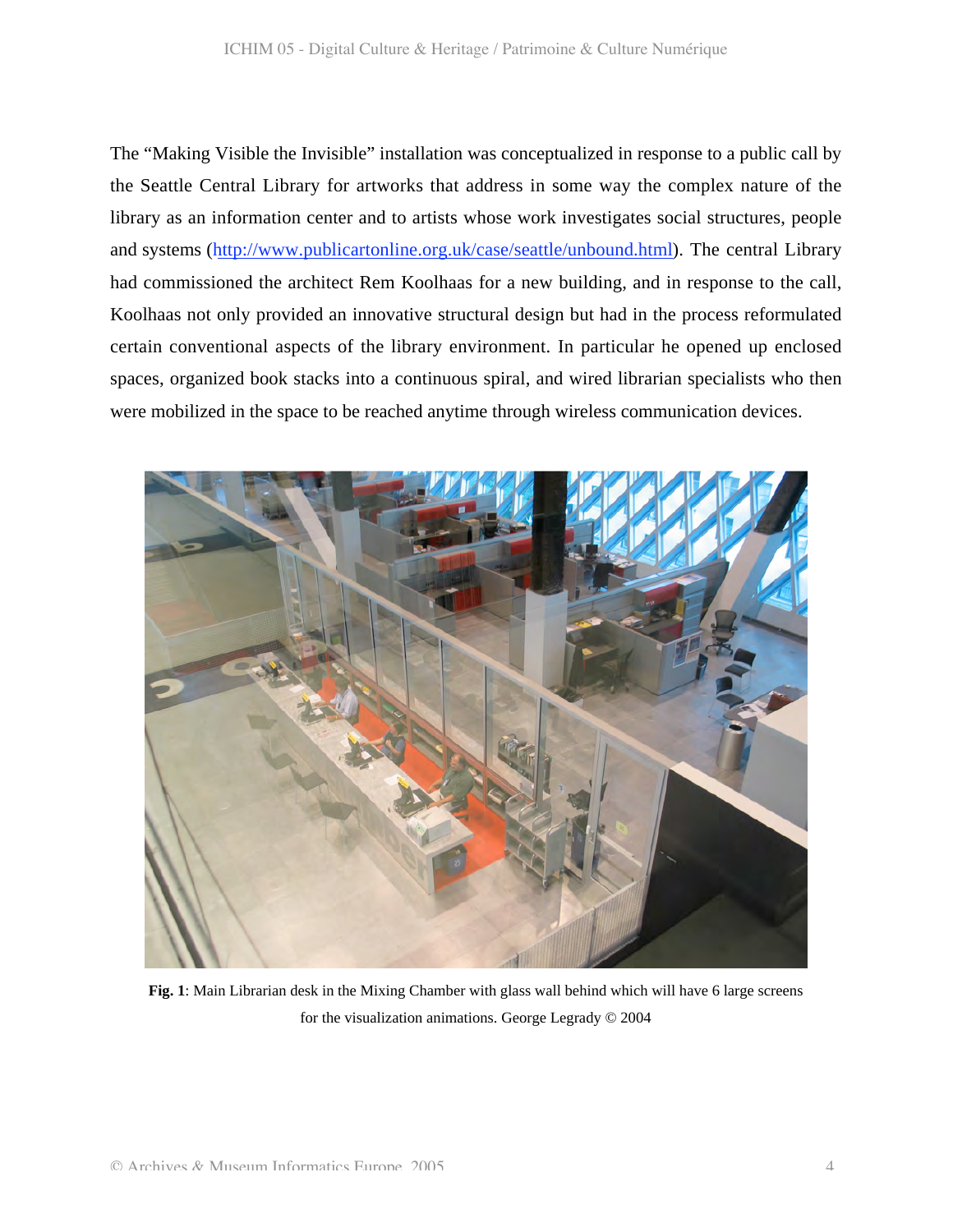Finalists for the "Artist Unbound" were invited to Seattle for a one week residency at which time we were introduced to the various layers of the library's operations, giving us an overview of the library's organization and structure including its mission, staffing, special programs, nature of the collections, explanation of services, the library's particular political and social context. We met specialists who described their areas of expertise. The library wanted to commission works of art that would reflect on aspects of the fundamental nature of the library as an organizational structure. They were interested in exploring site-specific projects that might change over time, by engaging the site without necessarily aestheticising it.

In response to all of this, my proposal focused on the notion of the library as a data exchange center with an intent to visualize change in the collective data space. My proposal considered the contemporary library as an information data processing center where data flows in and out through the circulation of books and patrons, a network of independent actions that result in an emergent order at a higher level, somewhat like a complex organism: The composer Iannis Xenakis' metaphoric reference to a "cloud of sound" comes to mind, a form that slowly transforms its shape based on the changes in the library's circulation of books and holdings.

Data flow in the library is primarily active through the circulation of books checked out and returned, information that can be calculated mathematically and represented visually. From a cultural perspective, this is a good indicator of what the community of patrons considers interesting information at any specific time. Its visualization mirrors the collective mind of the community, and therefore can be considered as a form of feedback in the literal and symbolic sense. The project proposes to visualize these changes over time through processing the data, which is then to be presented electronically with the intent to create an artwork that is informative, provides a stimulating, aesthetic experience, and that reflects in real-time the dynamic nature of the library as an information resource, given that approximately 37000 books leave the library per day. Quantifying and visualizing these changes of activities over time also make visible the library's functioning as a living entity.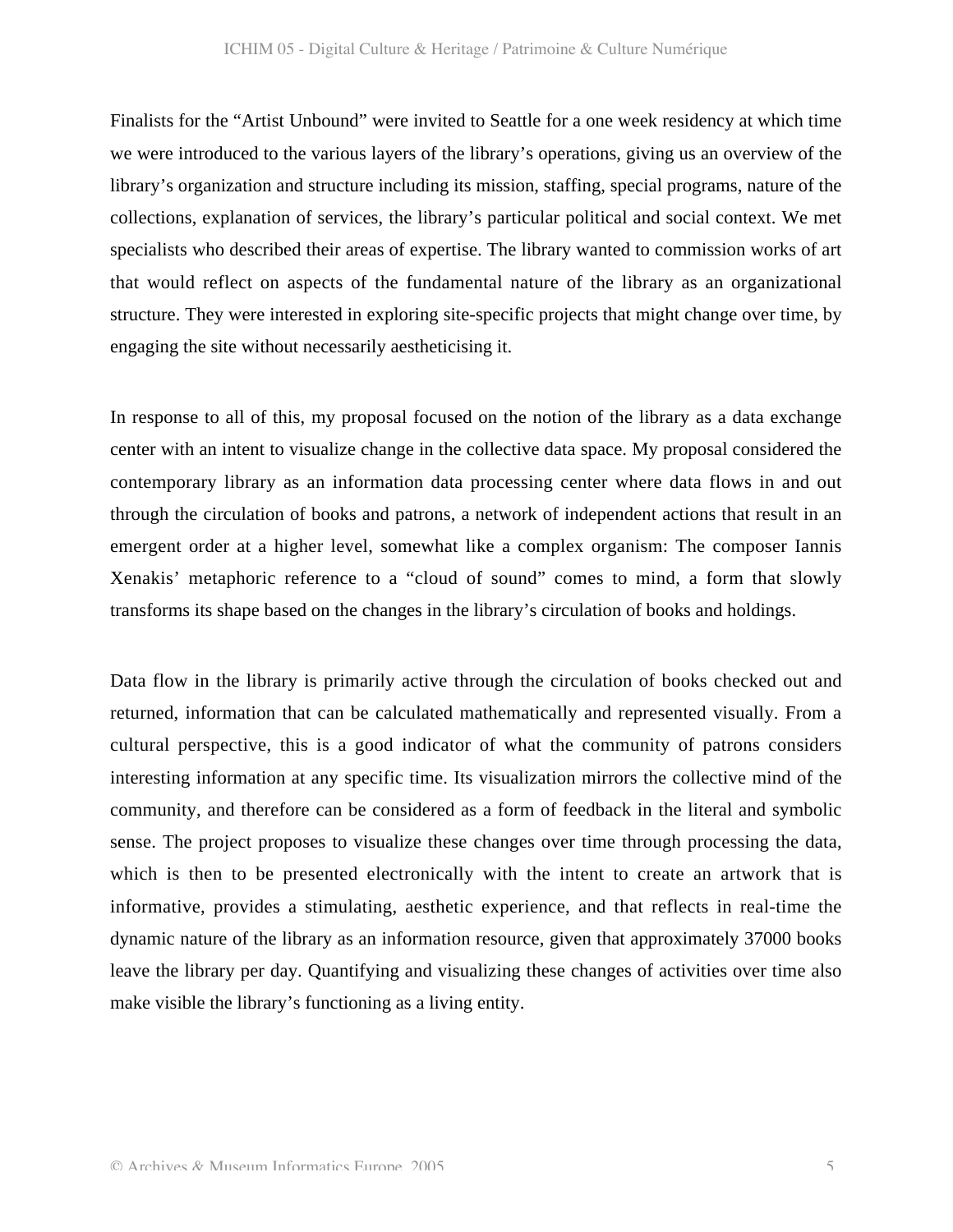#### **3. Design Concepts**

The conceptual development of the project was directed by the desire to create a dynamic artwork that spoke on many levels, combining aesthetic pleasure, presenting useful information, but also metaphorical reflections and interpretations that could engage everyone from the generalist to the specialist. During the weeklong orientation meeting, it became obvious that the library's clientele included a substantial percentage of regulars, people who would be witness to whatever information the artwork would display over time, and would therefore become familiar with the rules by which the visualizations would function. This made it critical to contextualize change of information over time, to feature the present in relation to previously collected data, and possibly to identify and define recurring patterns and relationships. At the brainstorming stage, various ideas about engaging the library public were considered such as collecting data from visitors' about their impressions on the returned books. In the end, the most immediate and accessible form of commentary and feedback seemed to be to quantify and visualize the circulation of books themselves and what the collective circulation of the hour might say about what the community is thinking at that particular time. "Make Visible the Invisible" emerged as the title for the project as the visualization of the circulation of books would provide an insight, a map of the collective choices. Individual clients would be able to reflect on the collective choices and see how their particular interests might be represented in the past hour's activities. Such a visual representation of the current circulating topics may reveal to the library visitor that they are engaged in a process at the individual level, which has a discursive interaction at the larger collective state.

#### **4. Artwork Location**

The site-specific approach to art practice consists in creating a work that engages in dialogue with its physical, spatial and institutional context, reflecting and commenting on the condition of its situation. Visualizing the flow of information in a library could potentially be situated at a number of locations such as entrances or hallways, but the most relevant location seemed to be to position it where visitors were most engaged in the processing of information collecting. Following conversation with the architects, the glass wall partition behind the librarians' desk in the large, open computer filled information center titled the "Mixing Chamber" seemed the most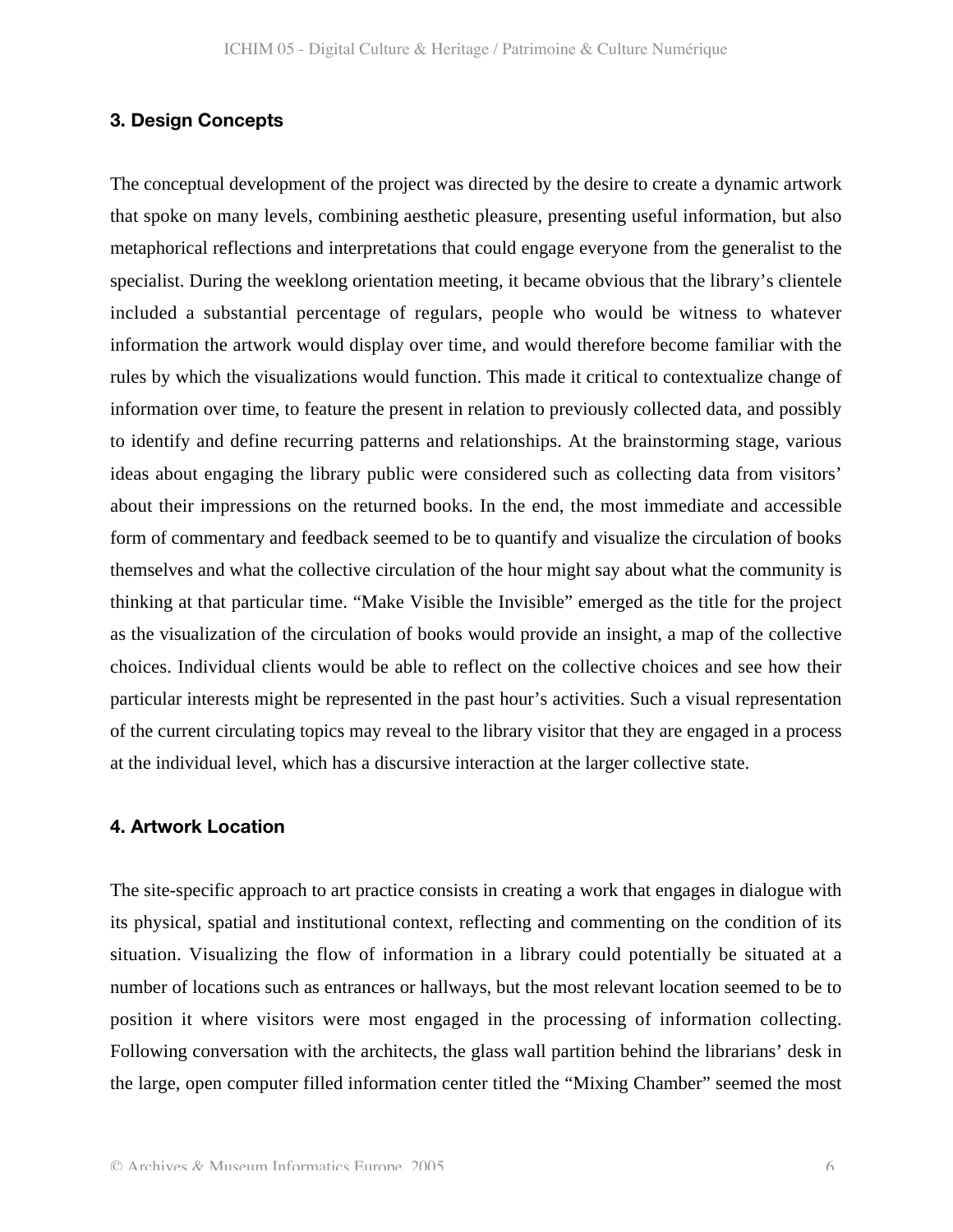appropriate as this space represented the greatest activity of research and traffic. Installed behind and above the librarians at their information desk, the electronic visual panels reverberate culturally familiar signage encountered at movie theaters, museum entrances, and airport checkin counters.

#### **5. The Basic Ingredients: Books As Data with Metadata & Their Organization**

During the past two years, we have been working closely with the Seattle Library's Information Technology (IT) center to define the parameters and processes by which to access the library's data related to the approximate 2,000,000 books in the collection. The IT seems to us to be at the core of the library's operation, the heart of the circulation system if considered as a kind of organism. The IT's work is to maintain the information flow, to systematically classify and keep track of the library's holdings, and have precise records of the flow of books going in and out, including tracking delinquencies, losses, etc. Given the critical importance of the IT department in the operations of the library, the library had to first evaluate if the data flow and related work demands of this artistic project would impact negatively on the library's normal operations prior to providing us access to data. As a result of meetings with a small team consisting of the librarian responsible for the labeling of circulation items, and the IT systems analysts, the decision was made to provide hourly information about the in and out circulation.

For our visualization, we are concentrating on books and media, labeled according to the Dewey Decimal Classification System (http://www.tnrdlib.bc.ca/dewey.html), as their numeric labels provide ideal metadata for doing statistical analyses of book circulation over time. Metadata can be simply defined as data that describes data, or provides information about the content, quality, condition, and other characteristics of data and is usually in a form that can be numerically processed, for instance, date, size, titles, keywords, any other alphanumeric or classification coding, that contextualizes a book in relation to other books. The Dewey Decimal Classification System consists in the organization of book topics into 10 main classes: Generalities (000-099); Philosophy & Psychology (100-199); Religion (200-299); Social Science (300-399); Language (400-499); Natural Science & Mathematics (500-599); Technology & Applied Sciences (600- 699); Arts (700-799); Literature (800-899); Geography & History (900-999).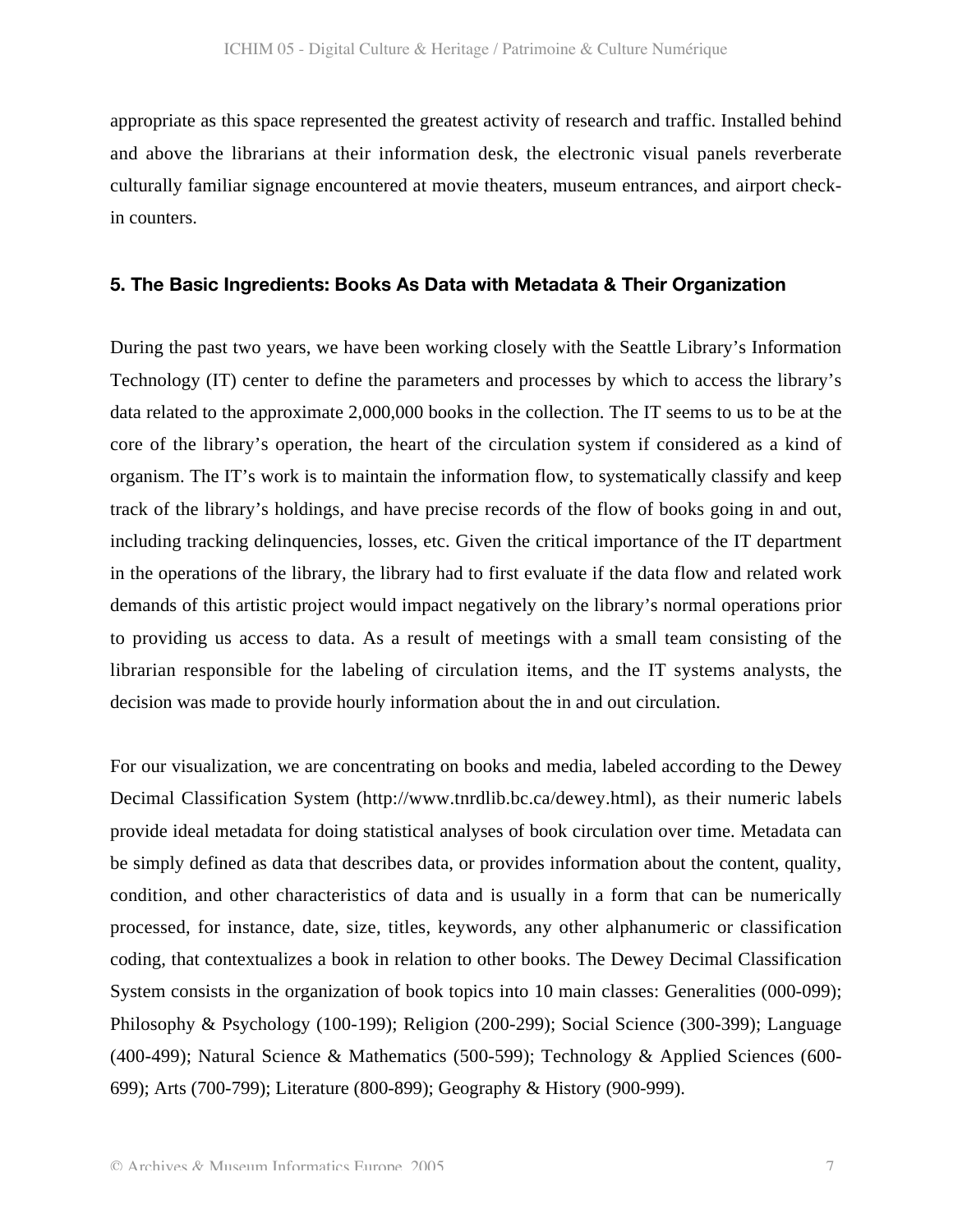

**Fig. 2**: Dewey Decimal Classification Lay-out. (http://www.mat.ucsb.edu/~g.legrady/glWeb/Projects/spl/spl.html)

These main categories are subdivided into divisions, for instance, 610, for medical sciences, and 620 for engineering, with the third number represents a section, such as 611, human anatomy, 612, for human physiology, 613 for personal health. Each book is then given a specific coding, for instance "Untangling my chopsticks" has the Dewey label 641.5952, placed in the 641 "Food & drink" section. Each book has additional metadata defined through the Marc format (http://www.loc.gov/marc/), a standard for the representation and communication of bibliographic and related information in machine-readable form. Both the Dewey and the Marc are maintained by the US Library of Congress.

Our building block for generating the visualization consists of accessing such information for each book that is checked out which we are receiving, once per hour in the XML format. An entry for a title looks like the following: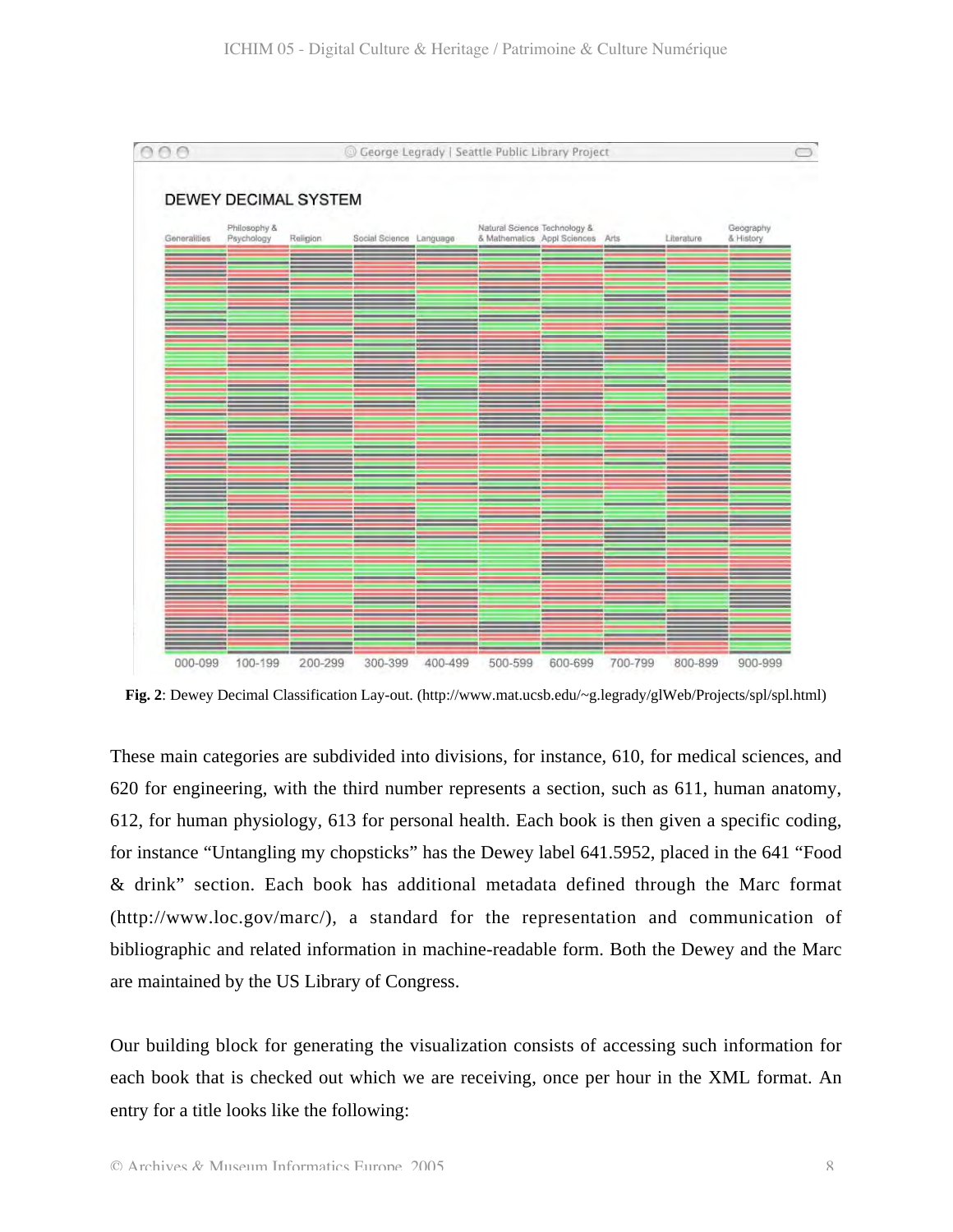#### <transaction>

```
 <itemNumber>1531202</itemNumber>
```

```
 <bibNumber>2180049</bibNumber>
```
<ckodate>2005-04-20</ckodate>

<ckotime>16:55:00</ckotime>

<ckidate>2005-05-06</ckidate>

<ckitime>18:21:00</ckitime>

<collcode>nanf</collcode>

<itemtype>acbk</itemtype>

<barcode>0010045801205</barcode>

 $\lt$ title>Untangling my chopsticks a culinary sojourn in Kyoto $\lt$ /title>

<callNumber>641.5952 R358U 2003</callNumber>

<deweyClass>641.5952</deweyClass>

<subjects>

<subject>Cookery Japanese</subject>

<subject>Japanese tea ceremony</subject>

<subject>Kyoto Japan Social life and customs</subject>

<subject>Food habits Japan Kyoto</subject>

</subjects>

</transaction>

Such a description provides us with the item's unique descriptors such as the barcode, item number, when it was checked out and returned, where its situated in the library's collection, what type is it (book, cd, tape, etc.), its title, Dewey numbers, and also subject keywords that allow us to make associative comparisons of the item to other items checked out during the hour, or over a longer period of time. To create this associative relationship between all of the books checked out during the hour, we create a database parsing the titles to retrieve main words, and then retrieve the subject keywords to arrive at a list of words that represent the hour's circulation. These words' overall frequency of use are calculated, and then used to create a 2D visualization map showing the relationships and hierarchy of words. Viewers at the library can identify at a glance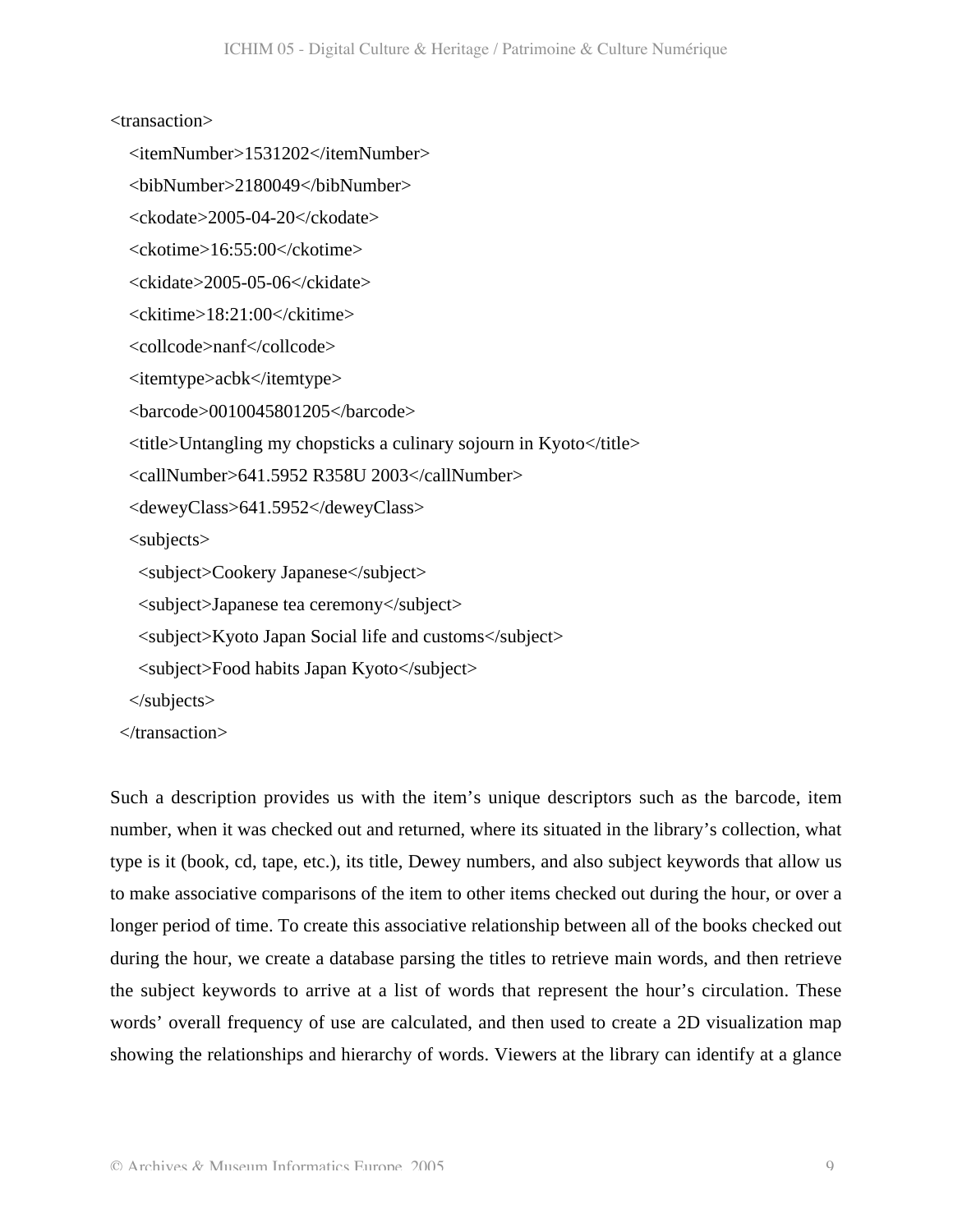the most relevant topics that have circulated in the preceding hour based on these keywords and their relationships between them.

#### **6. Data Processing & The Organization of Data**

A fundamental component of this artwork is the extensive investment in data processing production followed by design through computer code. Artistic practice has a long history of arriving at aesthetic resolution through the exploration of the plasticity of the material. In the case of custom designed software, form is achieved through a combination of predefined expectations in conjunction with experimentation to arrive at a new and interesting outcome, In this way, data processing as an art practice can be thought of as a time intensive form of exploratory writing where the outcome is a consequence of the experimentation of how the syntax of mathematical models are applied and perturbed. In contrast to the visible physical presence of the materially based artwork, software design is a process that is hidden from view.

But prior to the experimentation, standardized procedures have to be determined by which the incoming data is collected and organized over time, and this work requires careful planning and appropriate expertise. Rama Hoetzlein and Mark Zifchock are the engineers responsible for the technical design of the organization, processing, and visualization of the incoming data.

Each book in the library has a radio frequency legible barcode tag embedded in it, which is read, automatically at the checkout station without need for human interaction. The information is immediately entered into the library's database. The library delivers the list of books in XML format sequenced according to their checkout time. The project's server retrieves this list, parses it for title/keyword clustering, and stores it according to the date stamp. The sum of the data is then processed to arrive at day, month, and year aggregate values. These, the keyword frequency indexing, and the Dewey values are stored as source data for the visualizations which are generated through algorithms and then visualization using Mark's designed open source Mercury/DirectX software. For all this to happen the data is calculated on a dedicated server and forwarded to 3 client computers each of which have 2 large LCD panels connected for visualization.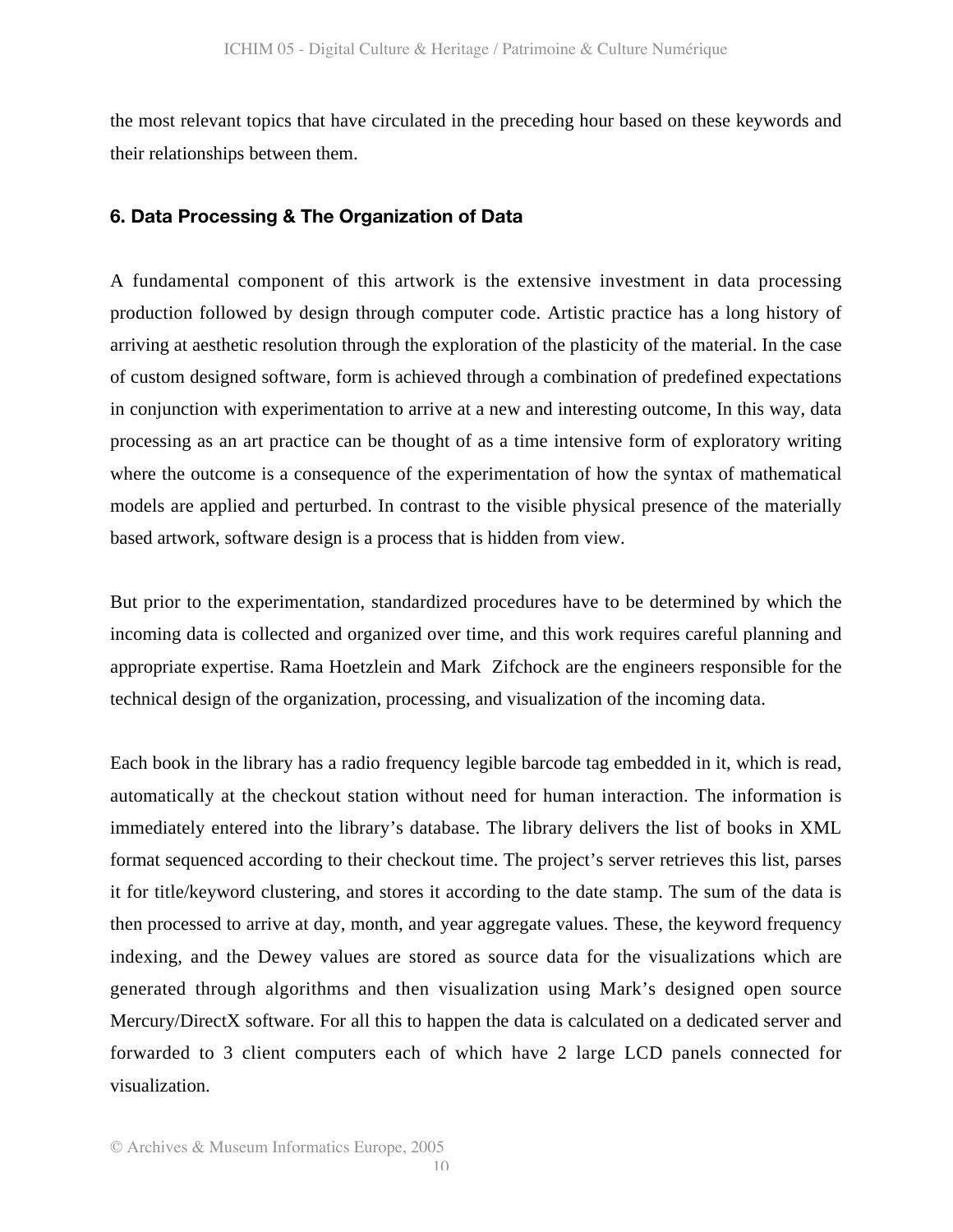

**Fig. 4**: Data Flow Map, Rama Hoetzlein, Mark Zifchock

## **7. The Data Visualization**

The chronological development of the project consisted of a series of steps from concept development (fall 2003) according to which the commission was awarded. This was followed by a  $2<sup>nd</sup>$  concept development (winter 04), then extensive visualization research throughout spring, summer and fall of 2004. The library replaced their Operating System in early 2005, so our winter and spring work was to re-adapt the format we developed for our web-based data study. The final production phase occurred this summer (2005) with technical design production at the start and an intensive rapid prototyping visualization production at the end. Research in visualization was undertaken in summer (2004) with August Black, media artist and system administrator, (http://www.mat.ucsb.edu/~g.legrady/glWeb/Projects/spl/spl\_black.pdf) and then was picked up in late fall 2004 by Andreas Schlegel, interaction designer (http://www.sojamo.de), who developed the webbase environment to monitor the flow of data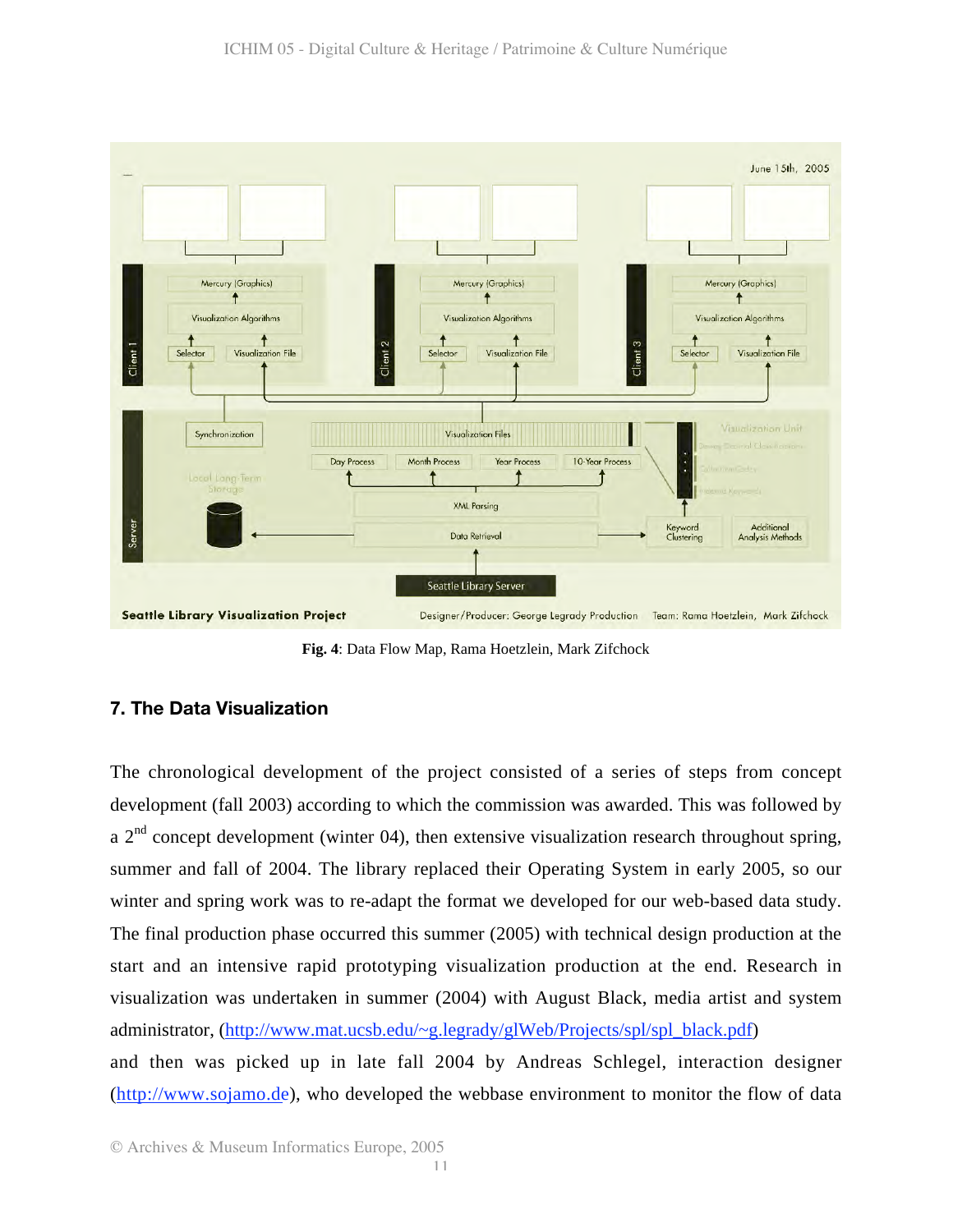from the library book circulation.

One of the key design concerns for this project was to achieve a balance between visualizing the data to provide meaning, with a primary investment into the exploration of the aesthetics of visualization, i.e., to go beyond illustration but maintain legibility in some way to reveal and make visible through the forms, animations, and visual events patterns that may be submerged in the data. The project was driven by the questions of what is at the boundaries of legibility in visualization, what systems, rules, references, models, can be developed within a pure basic research approach to formulate new forms of visualizations? Much of the investigation of how visual language works can be described as focused on the rules of its syntax, the definitions of the symbols it uses, the formal aspects where complexity is created through appropriate juxtapositions, contrasts and organization of visual elements (color, shape, text, sequences, etc.) that if orchestrated in particular ways have a strong communicative impact.

In the end, visualization decisions emerged out of the process of organizing the data through a rapid prototyping approach with aesthetic choices resulting through the conversations taking place between the artist, designer, and the programmer in response to experimentations.



**Fig. 5**: Studies in Visualization, Andres Schlegel, http://www.sojamo.de

#### **8. Current Visualization Studies**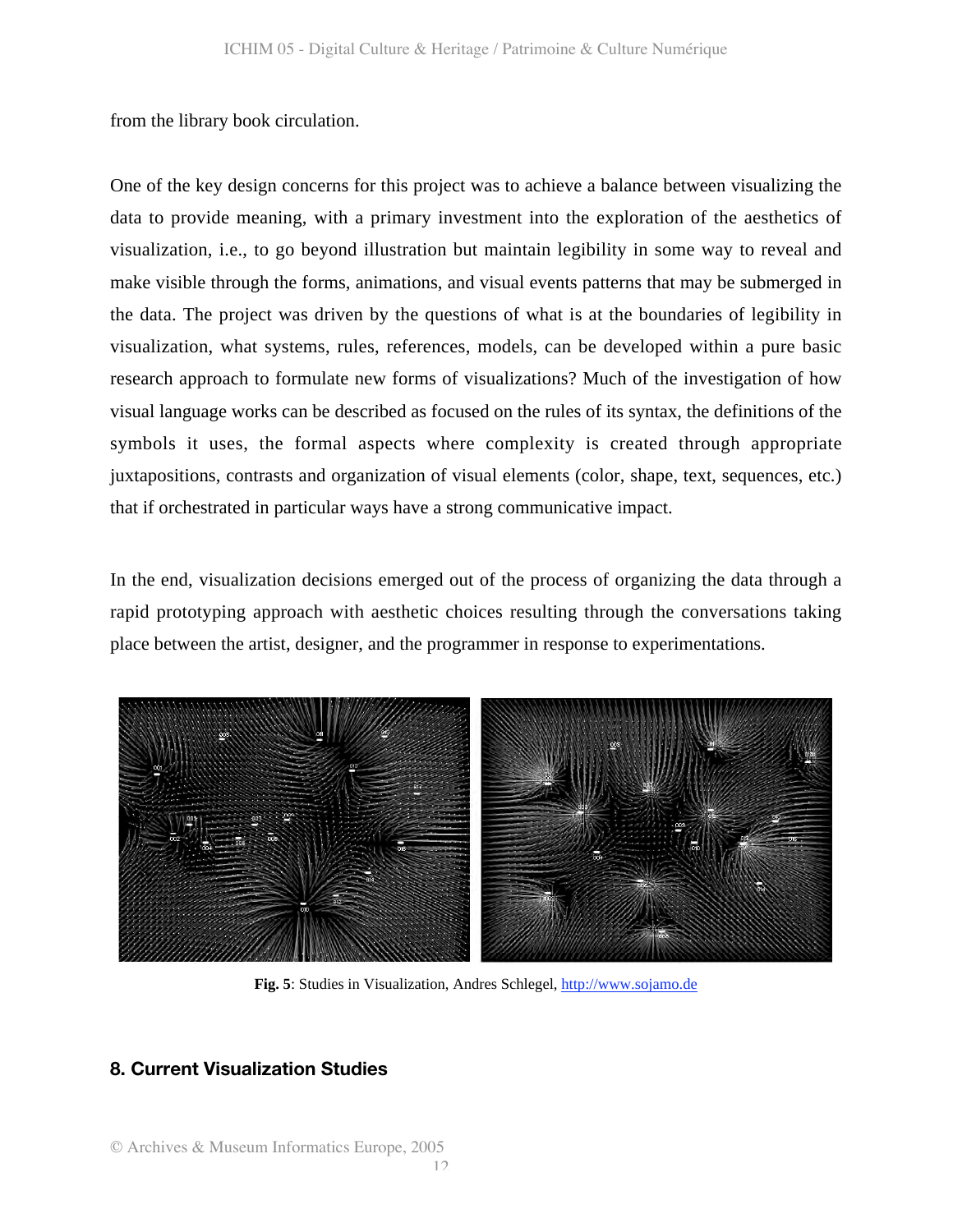The following visualization studies came out of studying the data we have been receiving during the past four months and build on the tests and design prototypes developed last year.



**Fig. 6**: Animation 1: Numbers

## **Visualization I: Numbers Animation**

The most apparent information to visualize are the numbers that show by the hour revealing change. Each of the six screens features both the current values for the past hour, and then the days' total. The far left screen features all the items that have been checked out of the library in the past hour. The next screen shows the total of Dewey coded items checked out. The third shows non-Dewey item. The fourth features all books checked out, the fifth, shows DVD's and the sixth, all non-book media such as cds, videos, etc



**Fig. 7**: Animation 2: Floating Titles

The second animation features book titles in their chronological order of being checked out. They come on screen on the far right and slowly float towards the left, fading in scale and brightness as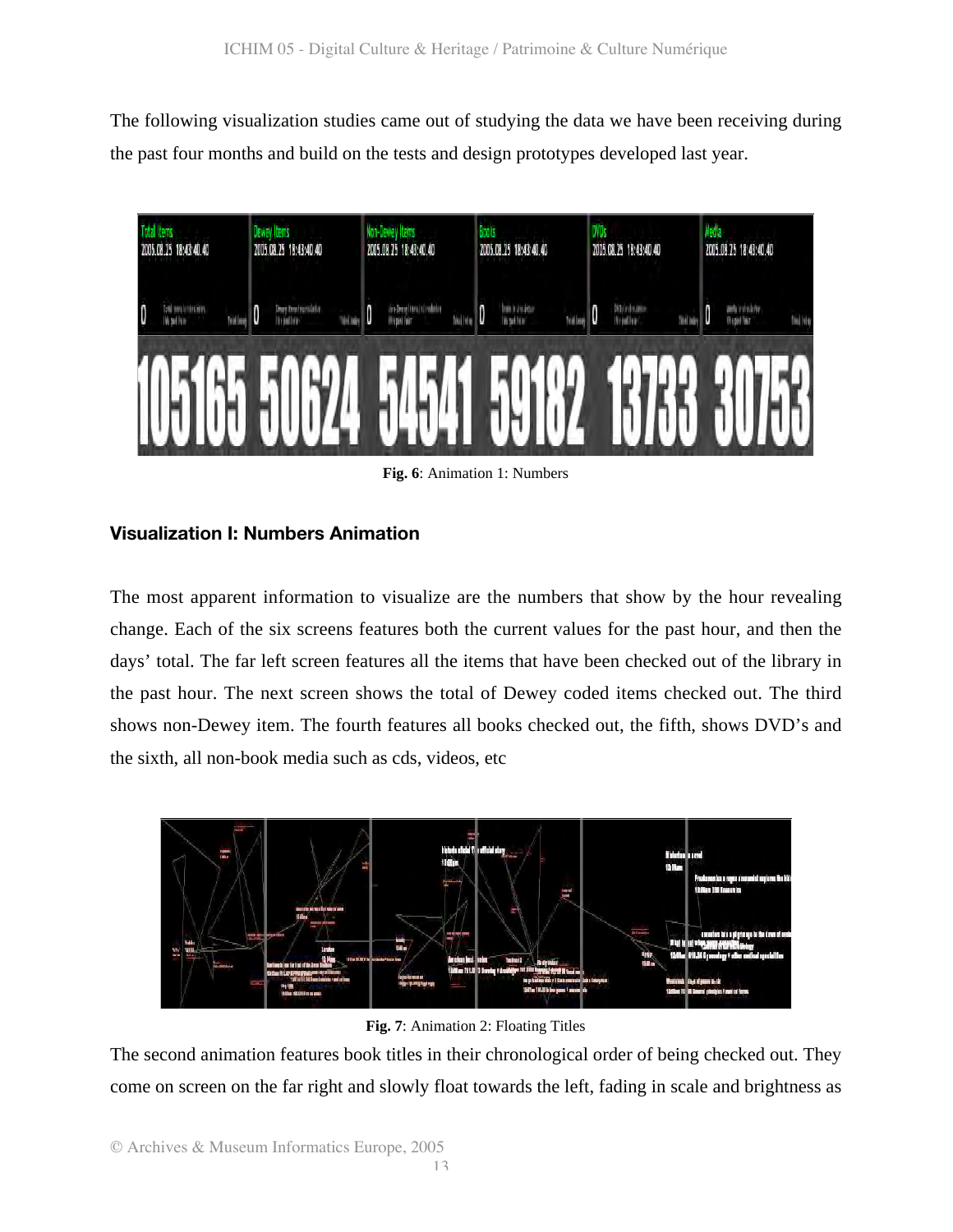they move to the left. Their position on screen is determined by variables such as Dewey numbers, and they are connected to each other as if part of an architecturally defined structure.



**Fig. 8**: Animation 3: Dot Matrix

The dot matrix visualization consists of mapping the ten main categories from left to right and then subdividing them into their 100 divisions, each representing a topic. Beginning with the first checked out title to the last in the hour, each title "comes on stage". If they have a Dewey number they burst out of the location of their Dewey category represented by grey bars, which then get increasingly brighter with each title that belongs to that category. If the items have no Dewey classification numbers, they drop from the top and evaporate to the bottom.



**Fig. 9**: Animation 4: Keyword Frequency 2D mapping

Keyword Frequency indexing is a process by which the main words of book titles and subject keywords from the Marc listing are collected and sorted according to their fitness determined by repeated uses. By also recording the keywords' connections to the books' Dewey category affiliations, metadata is generated that allows for a 2D spatialization that visualizes hierarchies and relative relationships.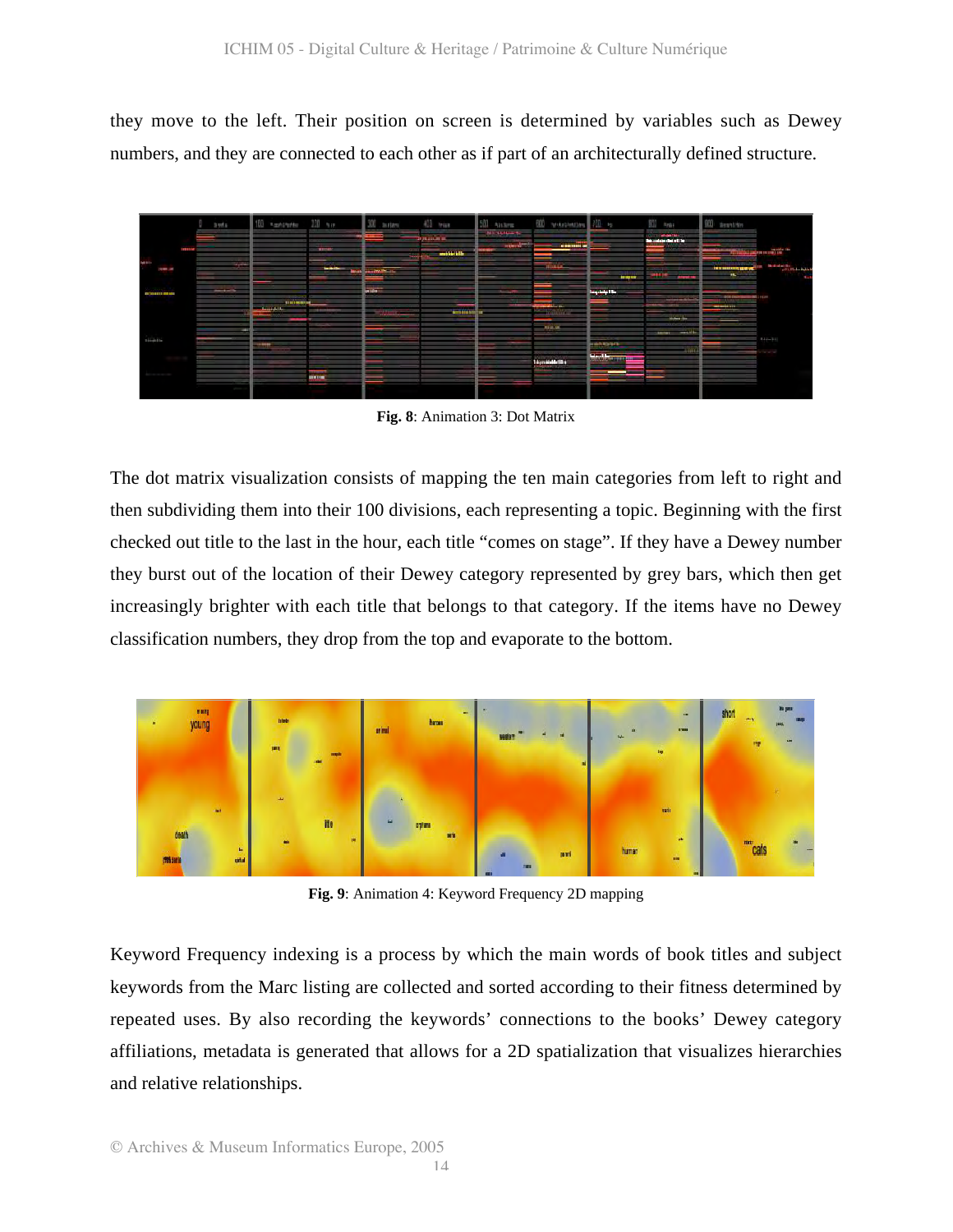Two other animations currently in progress explore visualization of change over time, and change over long time so that the project can show to the regular library visitors, how the flow of books from the various categories leaving the library have had decreasing or increasing circulation.

## **II. From Data to Structure**

#### **1. Data as Cultural Information**

My research and projects since 1973 have steadily addressed the ways technological media, information processing and its representation inherently influence and mediate the content that passes through it. Beginning with investigations about the properties of the photographic medium to current interests in data processing and its multi-linear expression through interactive mixed realities installations, my practice has addressed algorithmic investigations for both image and data processing, the analysis and design of multi-linear narrative form, the role of metaphor in digital media representation, integrating motion sensing as a way to investigate the potential of the active participant as an influential component of the multimedia interactive event. My contribution to the field, since the early stages of the digital media arts' formation into a discipline, has been in intersecting cultural content with advanced data processing as a means of creating new forms of narrative experiences, expressed through data collection, data processing methodologies and data visualization.

Two other projects to be described have as common elements the procedures by which data becomes cultural information. The initial step is the recognition that data organization is a process by which to create meaning. This is followed by the search, collection and organization of data, which then must be described according to a system of rules, today labeled as metadata, which is data about data, for instance a library catalog card that describes a book. In the comparison of the two projects presented here, the selection of data moves from the artist's choices to that of the spectator, meanwhile the artistic "voice" shifts from the data to its organizing structure. The projects also include a transition from "hardwired" relationships to that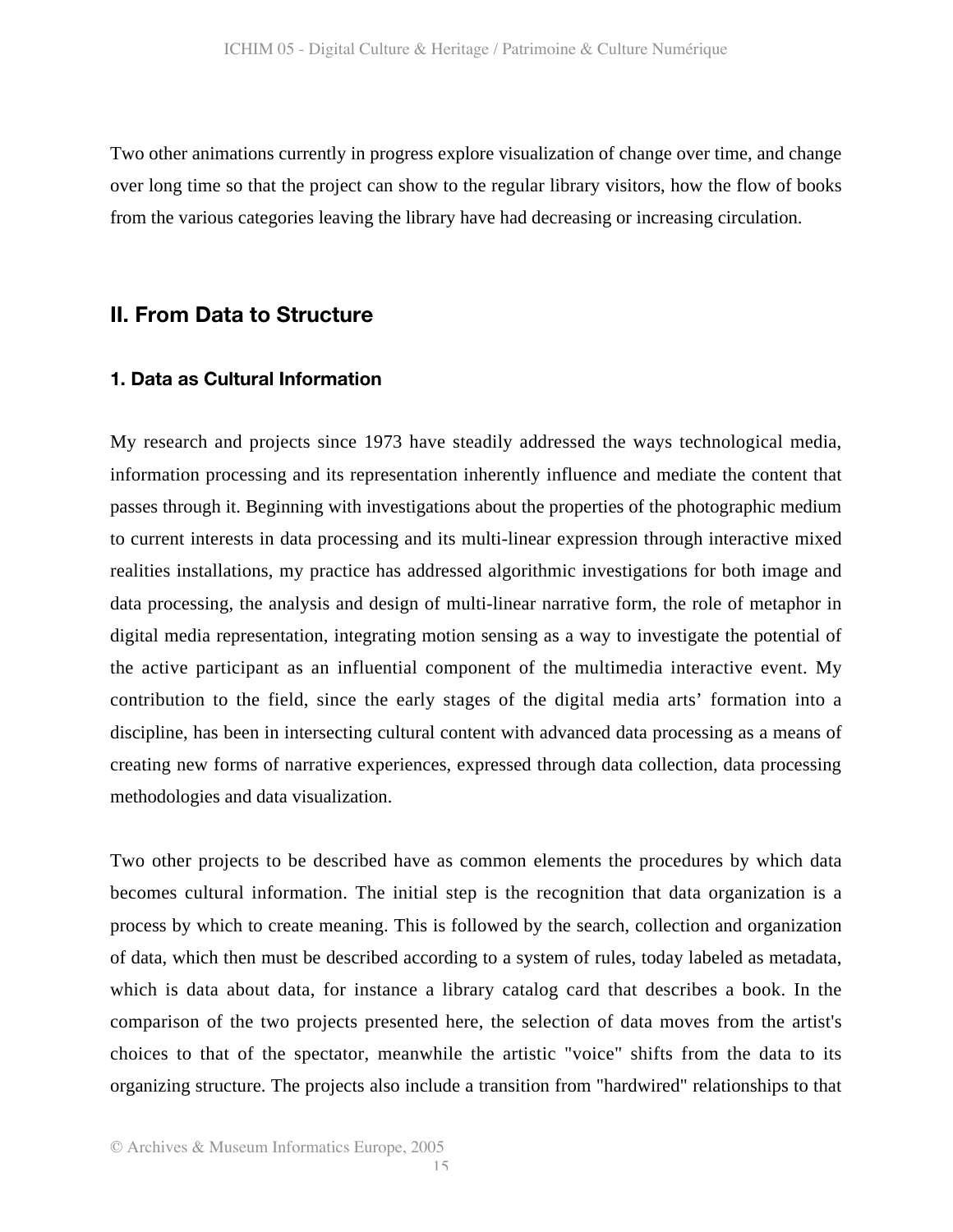of a relational database which organizes according to the metadata, eventually replaced in "Pockets Full of Memories" by a neural-net based, self-organizing algorithm which is also known as an unsupervised learning algorithm that aims according to its mathematical structure to achieve an order that may not be initially defined at the start of the organizing process. Whereas conventional database information tend to be made available according to need and access privileges, (think of the ATM, or access to library holdings) the spectacle nature of public museum exhibitions demands that the data and its organization processes become visible and staged. This is made meaningful for the public through narrative and choreography strategies for the visual display of the information.



## **2. Catalogue of Found Objects, 1975**

(http://www.mat.ucsb.edu/~g.legrady/glWeb/Projects/fo/found\_obj.html)

In 1975 I stood at a vacant lot, contemplating photographing the visually intriguing texture of disorganized detritus, weeds, discarded objects and general chaos representative of such transitional spaces that accumulate a history of their own through the build-up of junk randomly contributed by passers-by. Instead I began to study the range of objects present, and collected a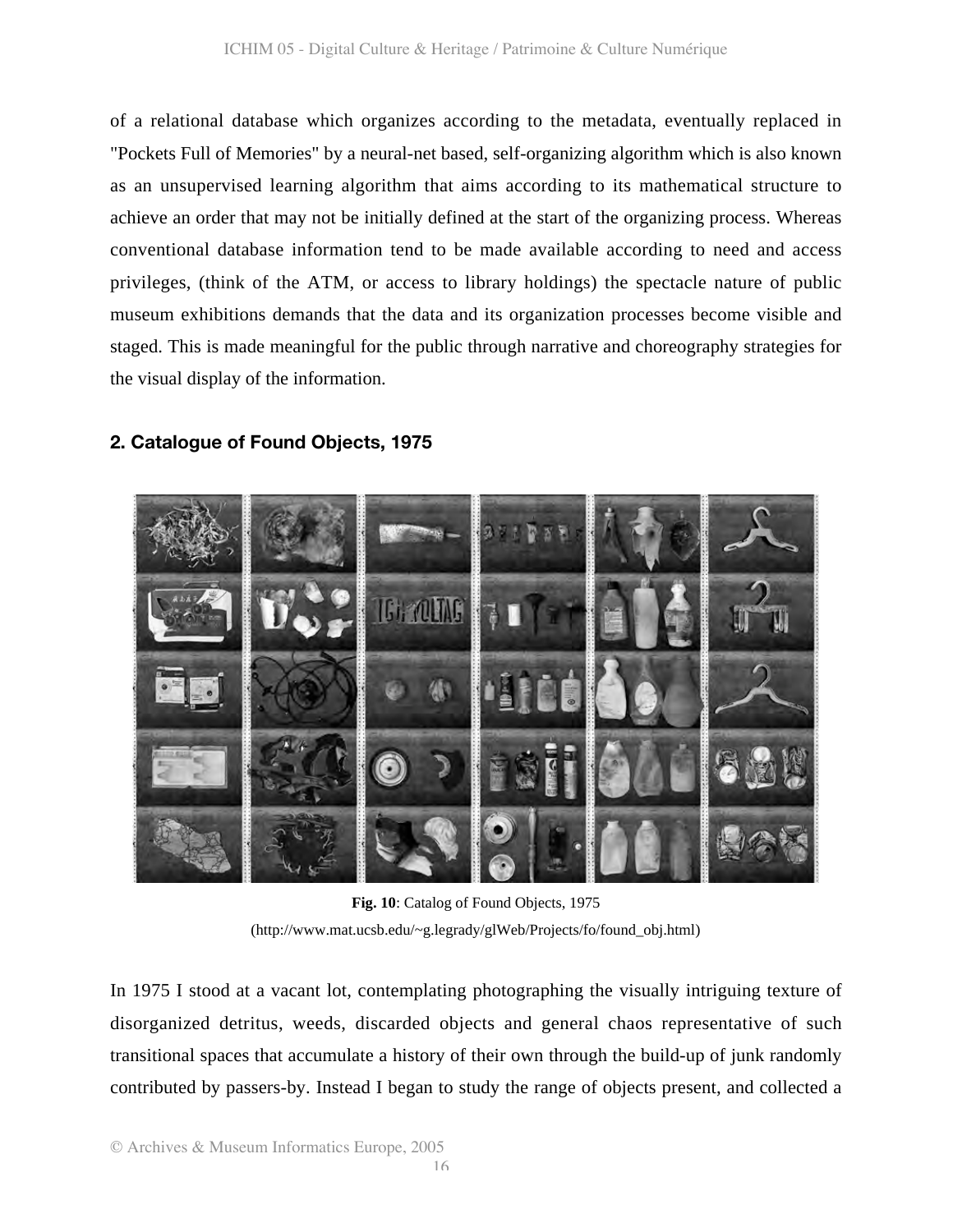sampling of them that were of varying degrees of cultural interest, portable, and could be considered representative of the consumer culture from which they came from. I took them back to the studio, spent some time classifying and grouping them, then photographed them against a common backdrop that gave the impression of classified data through its resemblance to computer printout paper. Through the subject matter of this photographic work consisting of a 2D matrix of 30 images, grouped into 6 hanging panels, a vacant San Francisco lot became transformed into an archaeological excavation site. At that time computers were not available outside of specialized labs for digitizing and image processing. Nor was there metadata and neural-net simulations, nonetheless I produced a work that parallels in many respects the digital data based projects I have been doing since then, in particular the recent, titled "Pockets Full of Memories".

My classification methodologies relied on aesthetic, syntactic and cultural decisions. I proceeded to cluster the objects and sequence their groupings according to what made sense in terms of the interrelations of the objects within the range of the sum of all the elements. A system and lexicon came into being, resulting in an ordered state from the initial set of unrelated data. My approach reflected what the anthropologist Claude Levi-Strauss described in the opening chapter of his book "The Savage Mind", that any classification is superior to chaos and even a classification at the level of sensible properties is a step towards rational ordering . . .The decision that everything must be taken account of facilitates the creation of a "memory bank." Even though an order was achieved through the relations based on the objects' properties, the overall impression of the work is a consequence of an orchestration based on aesthetics. Two divergent modes of ordering were superimposed on one on top of each other guiding the viewing experience not unlike studying a film one frame at a time where each image is a sequence to the next. Through this viewing process, a narrative evolves as one assembles the subject matter considering the play of relations. This assembling has a cultural basis in the signifying semiotic and linguistic aspects of cultural objects as data, and the analysis of the context by which the data is situated.

The assembly and processing of data have been with us since the dawn of history but have exponentially become integrated into our lives databases, being one of the most dominant features of how we organize, our society from credit card records, to supermarket transactions, to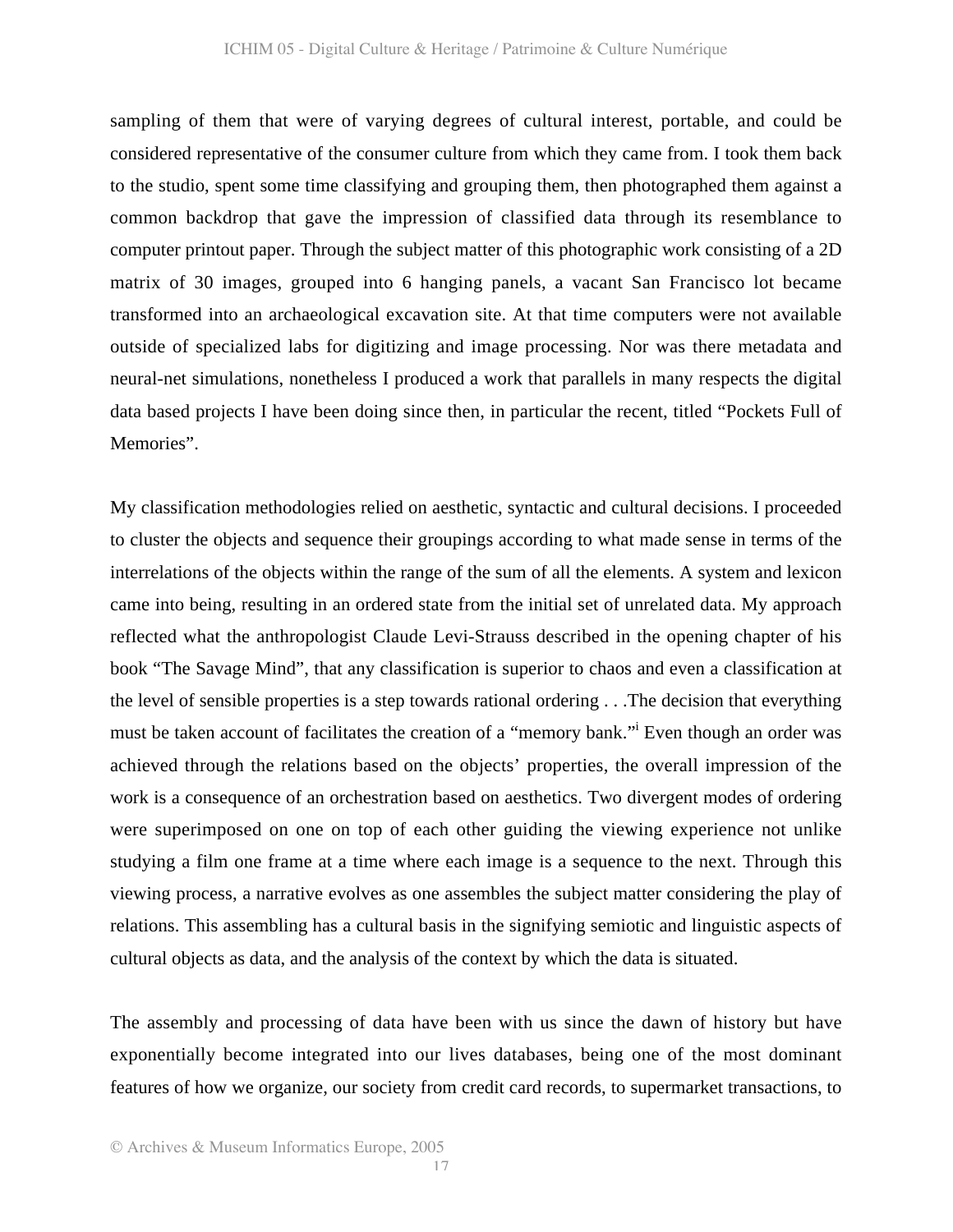statistics and academic and scientific research. In "A Principle of Data Mining", the authors define data mining as "the analysis of observational data sets to find unsuspected relationships and to summarize the data in novel ways that are both understandable and useful<sup>"ii</sup> This refers normally to data that have already been collected where the goals of the data analysis have not influenced the initial collection process.

#### 12 Pockets Full of Memories, 2001-2005



**Fig. 11**: Pockets Full of Memories Map of Objects, CornerHouse Gallery, Manchester, 2005

Conceived as an installation on the topic of the archive, memory and audience participation, "Pockets Full of Memories" was commissioned for the main floor gallery space of the Centre Pompidou Museum of Modern Art, Paris, where it was exhibited throughout the summer of 2001. The installation has since then been featured at the Dutch Electronic Arts Festival, Rotterdam, February 2003; the Ars Electronica Festival, September 2003; the "Aura" exhibition organized by c3, Budapest, October 2003, the Museum of Contemporary Art Kiasma, 2004, and Cornerhouse Gallery, Manchester, 2005.

(http://www.mat.ucsb.edu/~g.legrady/glWeb/Projects/pfom2/pfom2.html)

"Pockets Full of Memories" is an interactive installation that consists of a data collection station where the public takes a digital image of an object, adds descriptive keywords, and rates its properties using a touchscreen. The data accumulates throughout the length of the exhibition. The Kohonen self-organizing map algorithm is used to organize the data on a continuous basis, moving the images of the objects into an ordered state according to similarities defined by the

© Archives & Museum Informatics Europe, 2005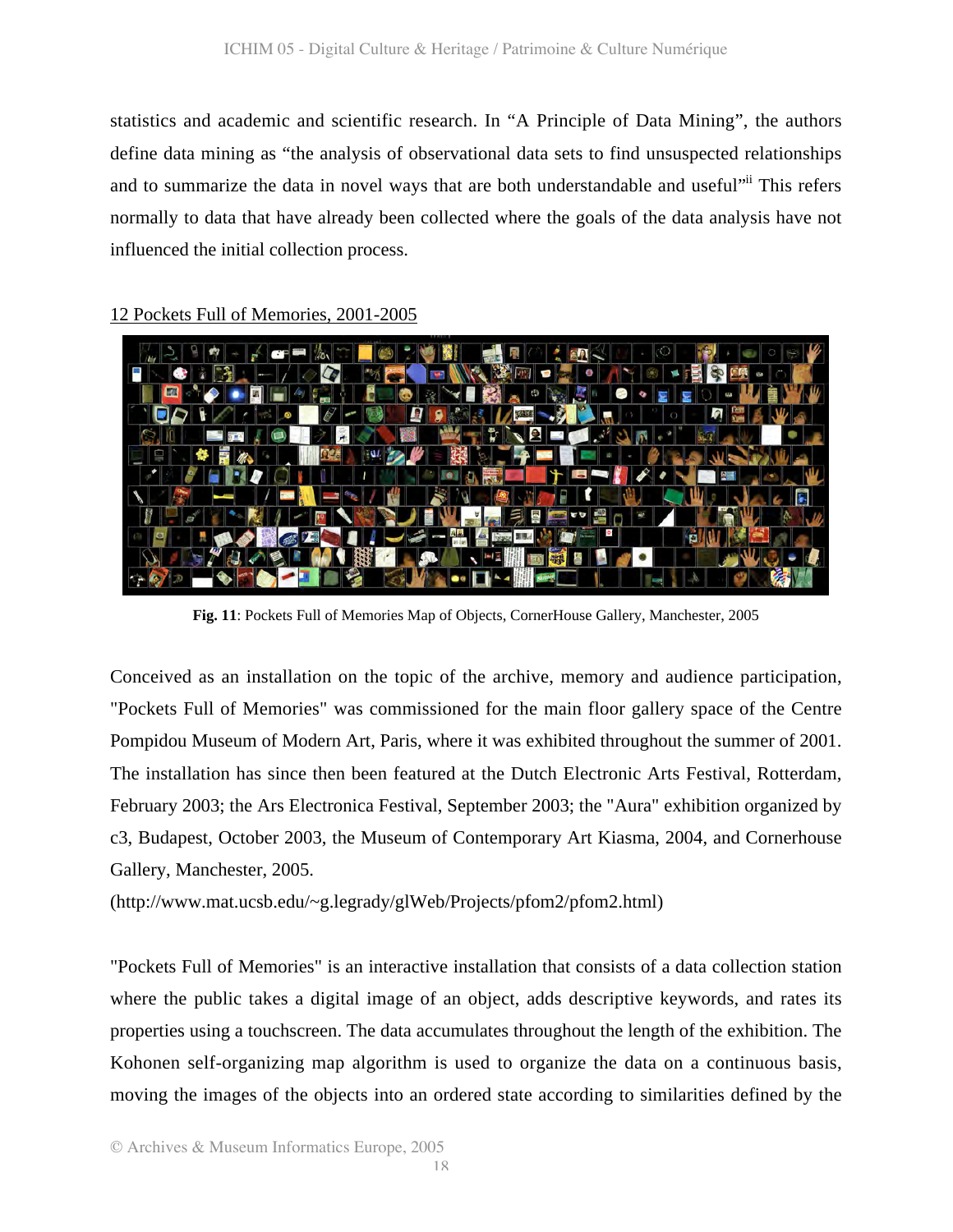contributors' semantic descriptions. The archive of objects is projected large-scale on the walls of the gallery space showing various visualizations such as the objects positioned in the 2D matrix, their movement over time, and textual descriptions. The audience can also interact with the data online to access descriptions of the objects and to contribute comments and messages to each object from anywhere in the world.

At the start of the exhibition, the database is empty but grows through the public's contributions. The algorithm organizes the data throughout the exhibition to arrive at a final ordered state at the end of the exhibition. The phenomenon of proceeding from small local actions (each contribution) to arrive at a final ordered state is called emergence as the order is not determined beforehand but emerges over time through the local interactions generated by the algorithm each time a new object enters the database. In this sense, the system has been defined as 'selforganizing'. This project positions to the foreground a range of permutations of data as a conceptual entity beginning with data as organizing system, data as expression through individual contribution, data as cultural artifact through scanning, semantic description, and attribute rating; data as processed information, classified, organized, visualized in the exhibition space and the internet, and as subject for commentary, to be contributed through the internet. The accumulation of data and metadata collected over time in various international cities has made it apparent that this artistic project would only be half-complete without the analysis of the collected data following the culmination of the exhibition and installations component. This work has been intermittently active and is continuing at this time, with greater emphasis in the near future through potential collaborative work with research individuals from Geography, Statistics and Information Science.

#### **3. Algorithmic Visualizations, 2003-2005**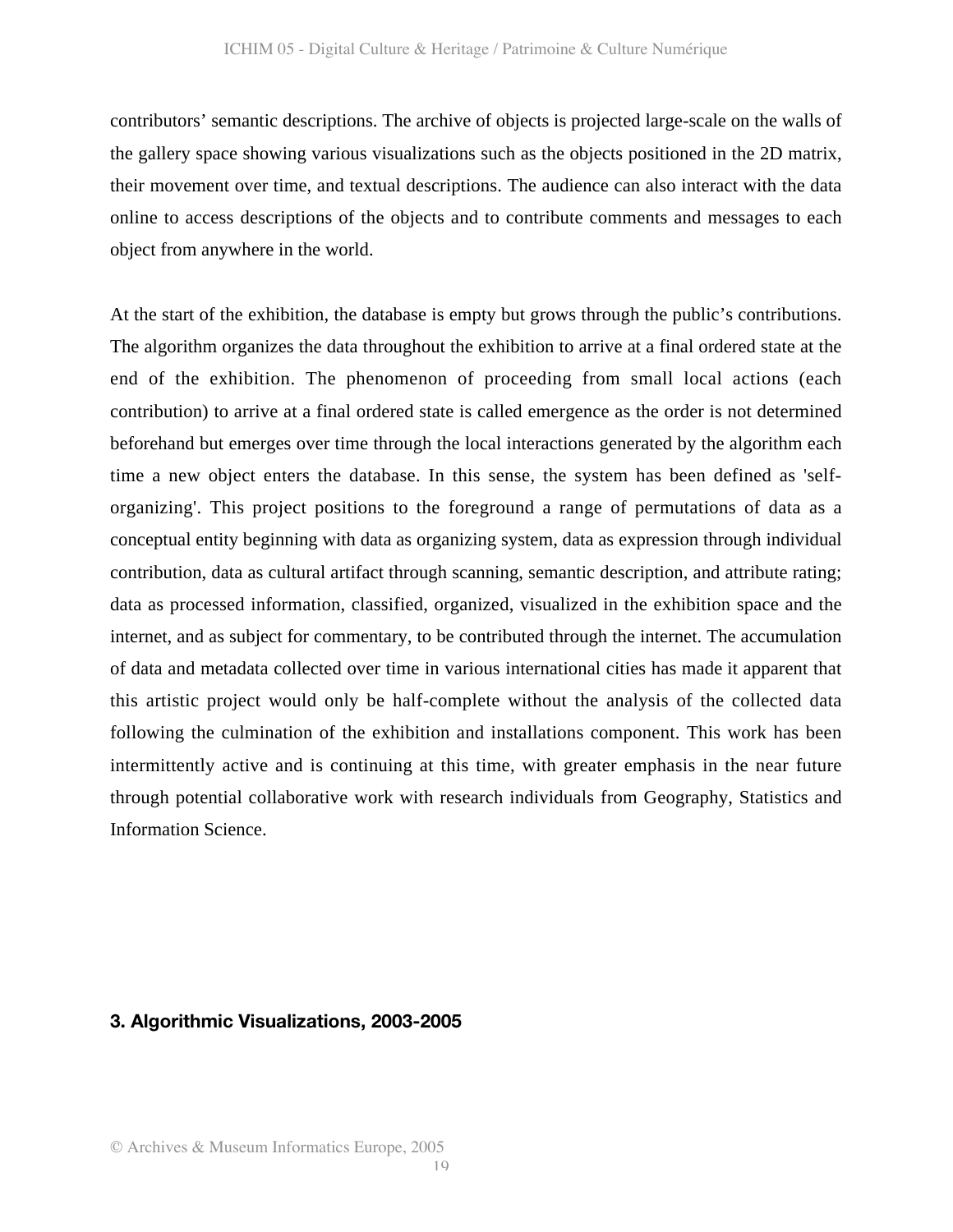

**Fig. 12**: Algorithmic Visualizations (http://www.mat.ucsb.edu/~g.legrady/glWeb/Projects/algo2/algo2.html)

The last project to be presented in this discussion is a direction begun in the "pre-photoshop" mid 1980's at a time when I first encountered the opportunities to explore photographic representation through digital technologies. My search in bridging computer generated processes with photography at a time when technologies for producing digital images were not readily available, led me to surveillance and satellite image processing computer code literature, which resulted in experimentations with extended explorations of mathematical processes related to noise and randomness such as frequency modulations, 2D convolutions, adaptive algorithms, neural-net implementation, pattern matching, leading to studies in image coherence, perception, enhancing visual concepts about the new digital image.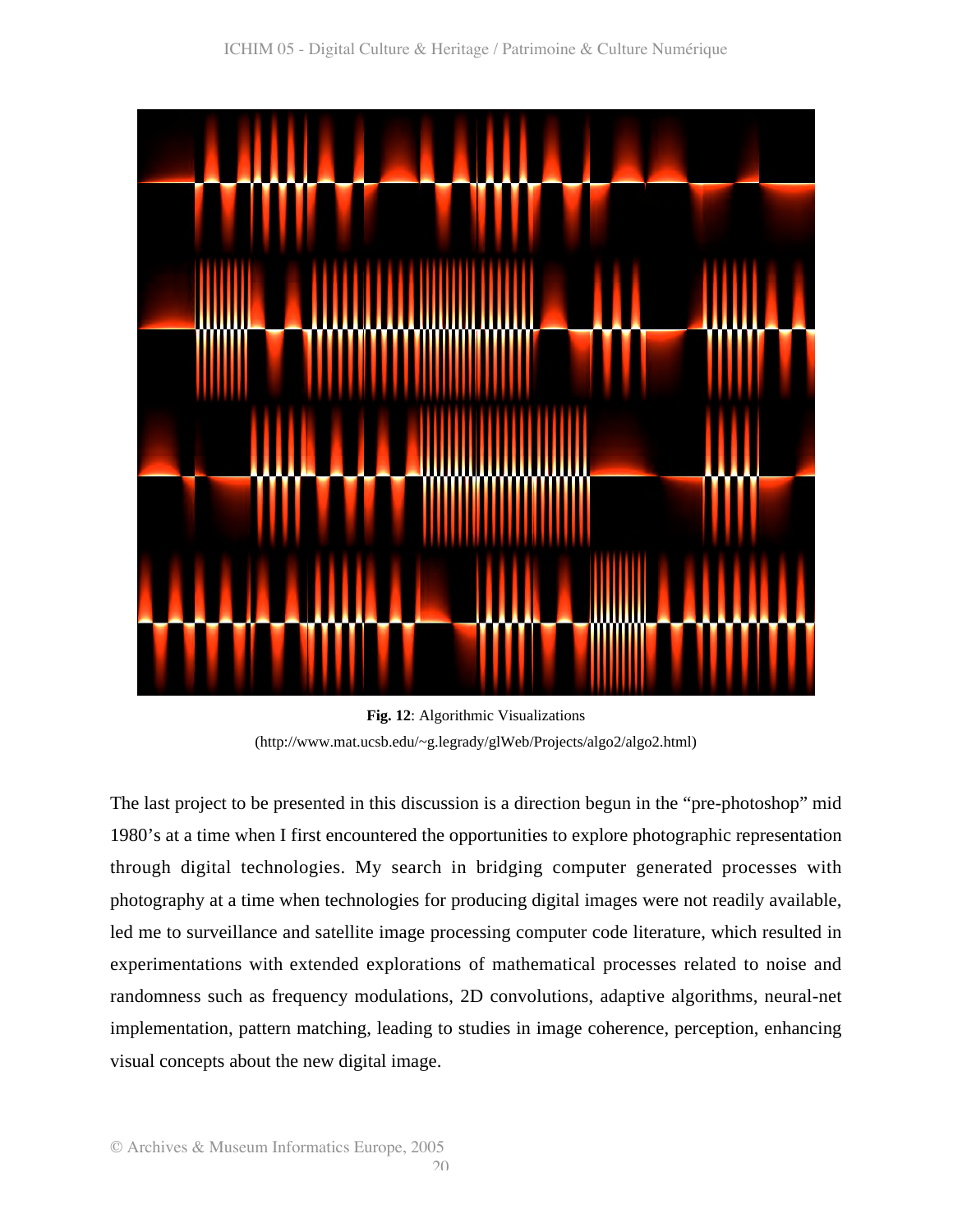These approaches had strong potential metaphorical values for conceptually exploring the relationship between images, syntax, language, and technological processes, in particular through the programming of randomness and visual noise, derived from discipline specific interests at the time such as Information Theory, and fractal research related to Chaos Theory. I was particularly interested in the question of the veracity of the photographic image, when it became obvious that digital alterations in images could take place without leaving behind traces.<sup>iii</sup> The process of the artist writing computer code which generates an image raises interesting questions of authorship, complicating the question of where the artistic voice occurs: in the writing of the computer code, or in the expression of the code when the image is generated. The images in "Algorithmic Visualizations" are a continuation of a series of experimentations begun in the mid 1980's to produce images that were created purely through computer programming language, as at some point in the process of investigating what could be possible through image processing algorithms, it became obvious that the original referent photographic image I was transforming through the algorithms could in fact be left out, resulting in abstractions that were pure expressions of the algorithm itself, as if the noise to be filtered out from a song, would become enhanced and replace the song itself.

The series of projects reviewed in this paper began with cultural artifacts in search of an organizing system. The artifacts were identified, and their cultural values appreciated and the search focused on linguistic, syntactic methods by which to define relationships, sequences and hierarchies of meaning. With the integration of digitization into the process of assembling data and information, cultural artifacts became translatable into numerically evaluated data, and encoded with metadata as a way to describe them. As a result, the data could then be compared and classified through basic mathematical operations of addition and subtraction, and numeric comparisons. This lead to a search for greater complexity, expressed through emergent and selforganizing algorithms that could express relationships between the data based on more complex mathematical calculations, primarily possible as a result of the increased speed of the technologies. From the simple to the complex, these projects have focused on the relationship between cultural data and its organization defined through its structure and the activated mathematical processes. The final project diverges from this direction, as it shifts full attention to the process itself, without a real need for data and cultural artifact. The power in this approach as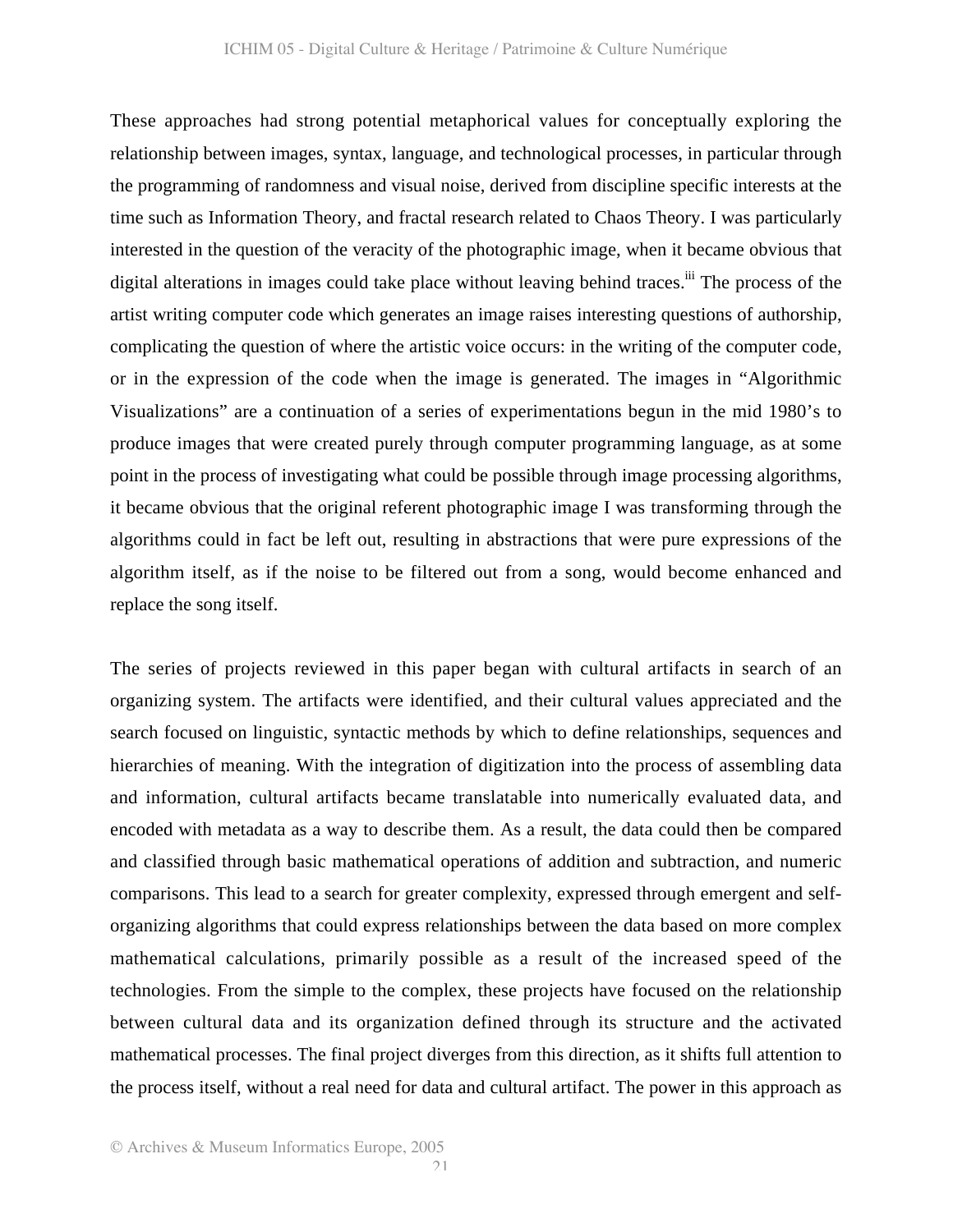we know today, is the innovative potential of mathematical processes to lead us forwards in terms of conceptual, aesthetic and design directions. The complexity of the organizing principle, and the noise within the system becomes the cultural artifact that emerges.